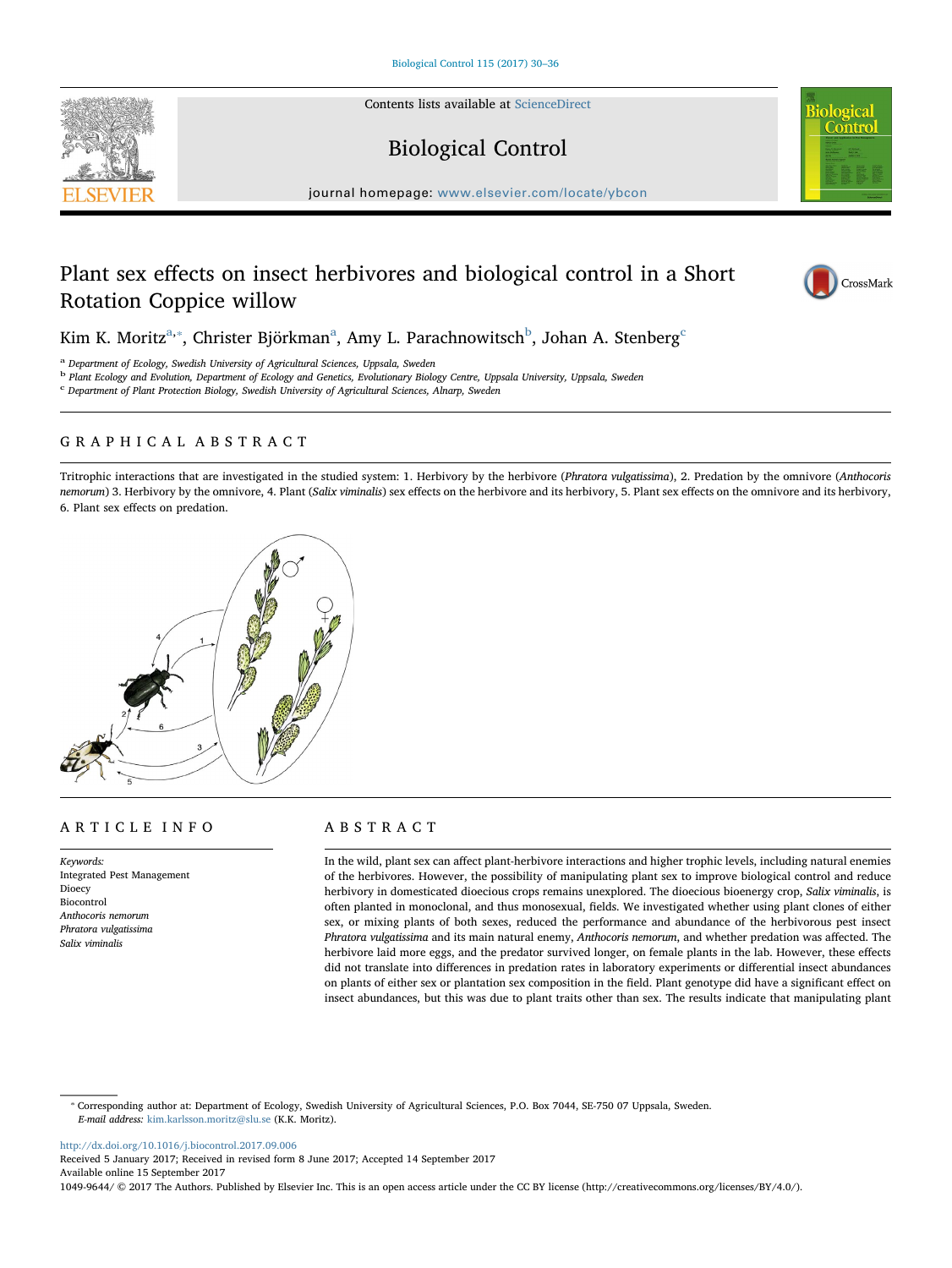## 1. Introduction

Although there is strong evidence that wild plant traits can influence insect predators and parasitoids directly [\(Wäckers et al. \(2013\)\)](#page-6-0) and indirectly ([Fortuna et al., 2014\)](#page-6-1), studies on the effects of domesticated crop traits on these agents of biological control are scarce, especially in large-scale field experiments. Consequently, rather than optimizing focal crop traits, current Integrated Pest Management (IPM) practices rely on intercropping with companion plants ([Bickerton and](#page-6-2) [Hamilton, 2012](#page-6-2)), flower strips [\(Tschumi et al., 2015\)](#page-6-3), or other habitat manipulation approaches [\(Landis et al., 2000](#page-6-4)) in order to provide biocontrol agents with plant-based food. However, optimising focal crop traits may provide powerful new tools for efficient IPM ([Stenberg](#page-6-5) [et al., 2015\)](#page-6-5). As we learn more about the ways in which domestication affects the rewards that predators derive from crops, it is becoming increasingly clear that predators and parasitoids can be affected by the specific cultivar, or cultivar mix, that is used in a plantation ([Chen](#page-6-6) [et al., 2015\)](#page-6-6). It is therefore important to identify appropriate plant genetically based traits that can directly reduce herbivory or improve the biological control of herbivorous pests.

Utilizing genetically based plant traits to control pests requires the selection of traits, such as secondary chemistry, herbivore-induced volatiles, nectar, and structural defences, that lead to the desired effects. Plant sex is often an important trait structuring herbivory [\(Cornelissen](#page-6-7) [and Stiling, 2005](#page-6-7)) in wild plants. Predation can also be affected by plant sex ([Kabir et al., 2014; Mooney et al., 2012\)](#page-6-8), and studies on its potential utility in IPM programs including dioecious crops are therefore merited. Previous studies have shown that wild male and female plants can differ with respect to both resistance and rewarding traits ([Bañuelos et al.,](#page-6-9) [2004; Boecklen et al., 1990; Bullock, 1984; Pollard and Briggs, 1984](#page-6-9)). In concert with other types of trait variation, sex ratios various types of trait variation of crops could therefore be manipulated in domesticated plants to improve crop protection. Intersexual differences in resistance and rewarding traits can affect insect herbivores and can be expected to affect omnivorous natural enemies of the herbivores. One proposed mechanism for male-biased herbivory is that higher reproductive costs for female plants have led to females evolving better defences, because females can derive greater fitness gains from investing resources in defences than through investment in growth [\(Lloyd and Webb, 1977](#page-6-10)). However, exceptions to male-biased herbivory in dioecious plants are common (reviewed by [Cornelissen & Stiling 2005](#page-6-7)) and for dioecious species little work has been done on the natural enemies of herbivores that can play an important role in IPM, suggesting that research is needed and sex differences cannot be assumed. Plant nutritional quality may affect herbivores and their omnivorous predators differently, as herbivores are generally limited by nitrogen sources such as amino acids ([Mattson, 1980\)](#page-6-11), and because they may feed on different plant tissues (e.g. nectar or leaf tissue). In addition, quality of herbivores as prey may vary with host plant quality ([Chen et al., 2015\)](#page-6-6). Pollen and nectar, important food resources for both herbivores and their natural enemies, including both predators and parasitoids, often vary in nutritional value among plants and could therefore influence biological control as well as herbivory, offering opportunities for crop breeding ([Stenberg et al., 2015\)](#page-6-5).

Domesticated plant species from the Salicaceae family are commonly used in short rotation forestry as bioenergy crops, but the fact that most species in this family are dioecious (Renner 2014: S1) is largely ignored by breeders and farmers. However, sex-biased (most commonly male-biased) herbivory has been commonly observed, likely due to females being better-defended ([Cornelissen and Stiling, 2005](#page-6-7)),

indicating the need for further research on its significance in domesticated crops. In this study we investigate whether using plants of one sex or the other can reduce herbivory (directly, or indirectly via natural enemies) in Short Rotation Coppice of common osier (Salix viminalis L.). Short Rotation Coppice is a practice in which an energy forest is repeatedly grown for 3–5 years and harvested, over a period of approximately 20 years. Blue willow beetle (Phratora vulgatissima L., Chrysomelidae), the most serious insect pest of willow (Salix spp.) and poplar (Populus spp.) in Short Rotation Coppice ([Peacock et al., 2001](#page-6-12)), prefers female plants of the wild crop relative Salix cinerea in natural populations ([Kabir et al., 2014](#page-6-8)). Notably, it does so even though predation rates on female plants from the common flowerbug (Anthocoris nemorum L.), an anthocorid that is an omnivorous predator which feeds on P. vulgatissima eggs and Salix spp. nectar, are higher ([Kabir et al.,](#page-6-8) [2014\)](#page-6-8). Such effects on insect preference and performance indicate that manipulating plant sex may be a powerful component of the IPM toolbox for Salix. For example, if higher predation rates reduce pest abundances on plants of either sex, biological control may be improved by using cultivars of that sex only. Another possibility is that mixing male and female plants in the same field (as a means of intra-specific intercropping to increase biodiversity) would promote biocontrol and reduce herbivory. However, an observational study surveying monoculture S. viminalis plantations for the effects of plant sex on a number of insect herbivores, albeit excluding the most important pest, P. vulgatissima, found no clear effects [\(Åhman, 1997\)](#page-6-13). It has therefore been unclear whether, and how, S. viminalis sex affects herbivory by P. vulgatissima and biological control of P. vulgatissima by its predator A. nemorum.

We investigated whether manipulating plant sex in S. viminalis plantations can reduce herbivore damage by P. vulgatissima and improve the biological control exerted by A. nemorum. To assess herbivory and biological control we planted a large-scale field experiment comparing monosexual male, monosexual female and mixed sex plots, and recorded the abundances of the two insects over three seasons. In addition, we performed a series of greenhouse and laboratory experiments in which we estimated plant sex effects on insect preference, development, survival, consumption, oviposition and predation. Based on previous findings with P. vulgatissima and A. nemorum [\(Kabir et al.,](#page-6-8) [2014\)](#page-6-8), we hypothesized that (i) abundances of the herbivore and omnivore should be higher on female S. viminalis, and that (ii) monosexual female fields should host greater abundances of both insects than male fields, with mixed-sex fields having intermediate abundances. We further hypothesized that (iii) insect performances would be better on female plants. Consequently, we expected that the herbivore P. vulgatissima and predator A. nemorum and would (iv) choose female plants in an arena setting, and prefer to (v) feed and (vi) oviposit on female plants.

## 2. Materials and methods

#### 2.1. Study species and experimental material

Salix viminalis is a woody Salicaceae species used as a bioenergy crop and grown in Short Rotation Coppice in agricultural fields. For economic and environmental reasons, pesticides are not applied to Short Rotation Coppice fields [\(Stenberg et al., 2010](#page-6-14)), although biomass reductions of up to 39% due to herbivory have been recorded ([Björkman et al., 2000](#page-6-15)), and experimental mechanical defoliation can reduce shoot diameter at a height of 1 m by as much as 72% ([Bell et al.,](#page-6-16) [2006\)](#page-6-16). Both male and female S. viminalis produce floral nectar that is consumed by pollinators and omnivorous predators. It is not known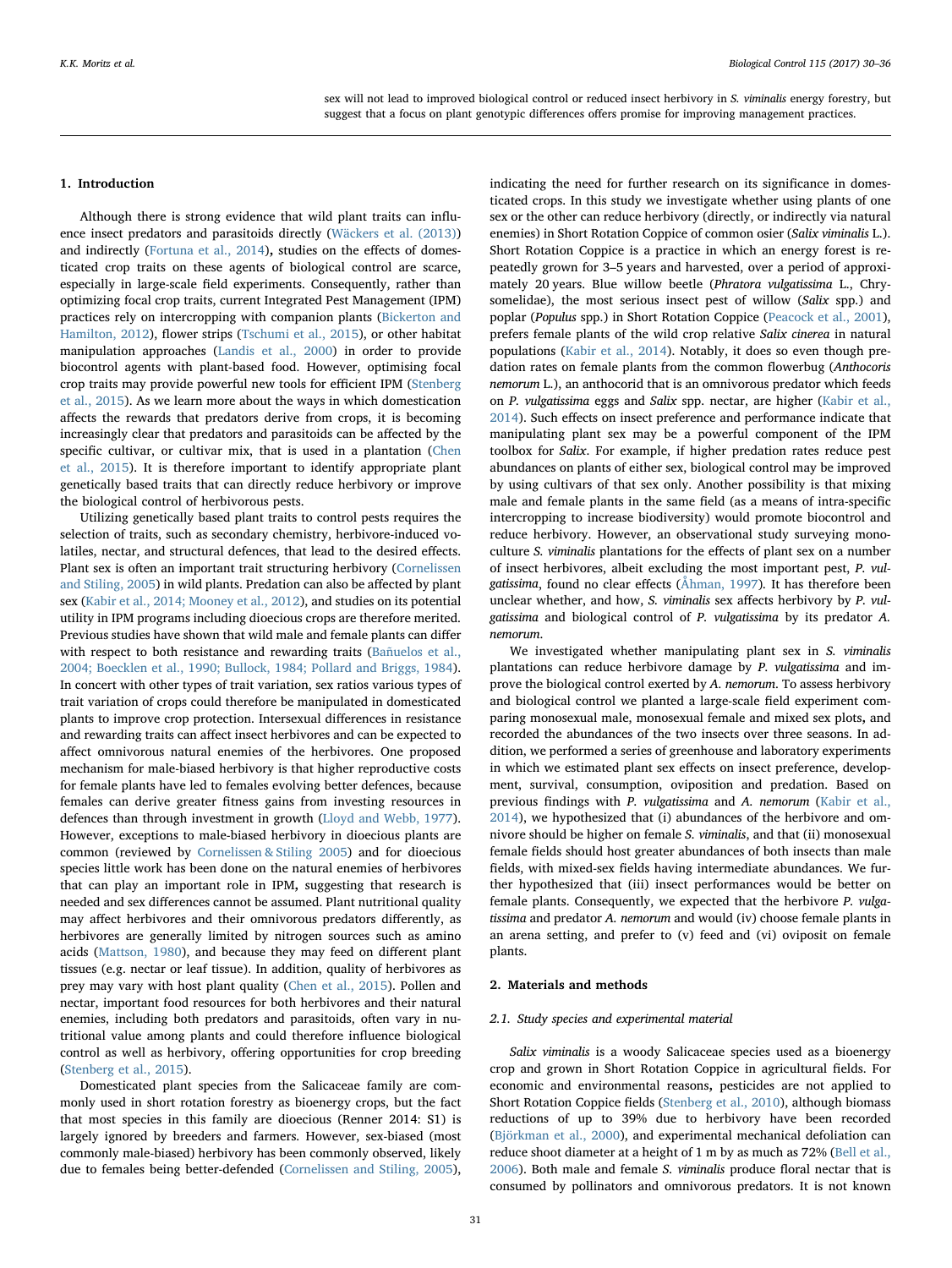whether nectar quality of S. viminalis to the predator A. nemorum, or other consumers, differs between plant sexes. In Sweden, S. viminalis is naturalized [\(Hylander, 1971\)](#page-6-17). Phratora vulgatissima, a leaf-chewing chrysomelid beetle, is the most serious pest of S. viminalis in energy forestry [\(Peacock et al., 2001\)](#page-6-12), and finding effective integrated pest management strategies is crucial in reducing losses due to herbivory. The predator, A.s nemorum, is one of the most commonly occurring enemies of the pest P. vulgatissima. A. nemorum is an omnivorous true bug (Hemiptera) that emerges in adult form before P. vulgatissima adults in spring. It can feed both on Salix spp. nectar and on P. vulgatissima eggs. Anthocoris nemorum has negligible effects as a herbivore on S. viminalis ([Lauestein, 1979](#page-6-18)), but its survival and egg consumption are affected by host plant genotype ([Stenberg et al., 2011](#page-6-19)).

We used male and female S. viminalis clones originally collected from Swedish naturalized populations in our experiments. Cuttings were collected in February 2013 and 2014 from experimental plantations outside Uppsala, Sweden, and kept in −5 °C dark rooms prior to planting. All soil used for plants in the greenhouse was sterilized in a microwave oven at 900 W. Pots used in the greenhouse measured  $11 \times 11$  cm and were 12 cm tall. The greenhouse was kept at 20 °C with 18 h of supplemental light and plants were supplied with nitrogen fertilizer approximately once per week. Greenhouse experiments were started six to ten weeks after planting and no more than one experiment was performed in a given greenhouse at any one time. Plant placement in the greenhouse was always randomized.

#### 2.2. Field experiment

To test for the effects of S. viminalis sex on the abundances of the herbivore P. vulgatissima and the predator A. nemorum, we performed a field experiment in which plant sex was used as an individual plant treatment and plant sex composition was used as a plot treatment. In May 2013, we planted two cuttings of each of 20 clones (40 plants) per plot in 30 plots outside Uppsala, Sweden (Latitude: 58 °83, Longitude: 17 °78, [Fig. 1.](#page-2-0)). Plots were randomly assigned to one of three plot treatments (male only, female only or mixed) in a block design with 10 blocks consisting of 3 plots each [\(Fig. 1](#page-2-0)). Plots within blocks were spatially adjacent to each other, with an exception for plot 9, which was separated from plot 7 and 8 because of spatial limitations. The plots comprised 20 male clones, 20 females or a balanced mix of 10 randomly selected clones per sex. Because we wanted to minimize insect movement among plots after colonization, we planted with a minimum distance of 180 m between the closest plots. Cuttings were planted in grids at distances of 70 cm, as is common practice in commercial plantations (Moritz [et al., 2016](#page-6-20)), and plots measured  $10 \times 10$  m. The spatial arrangement of all clones within plots was random. Because all experimental plants experienced roe deer herbivory during the first growing season, we cut the shoots down to the planted cuttings, fenced each plot and let new shoots grow during the growing seasons of 2014 and 2015. To count the abundances of P. vulgatissima and A. nemorum, we visually scored one randomly selected shoot per plant once in 2014, on three occasions in 2015, and once in 2016.

<span id="page-2-0"></span>

Fig. 1. Map over field experiment, with male and female monosexual plots, and plots comprised of even mixes of male and female genotypes. Two clones of 20 genotypes per plot were used. The map was produced using ArcGis Desktop 10 (ESRI).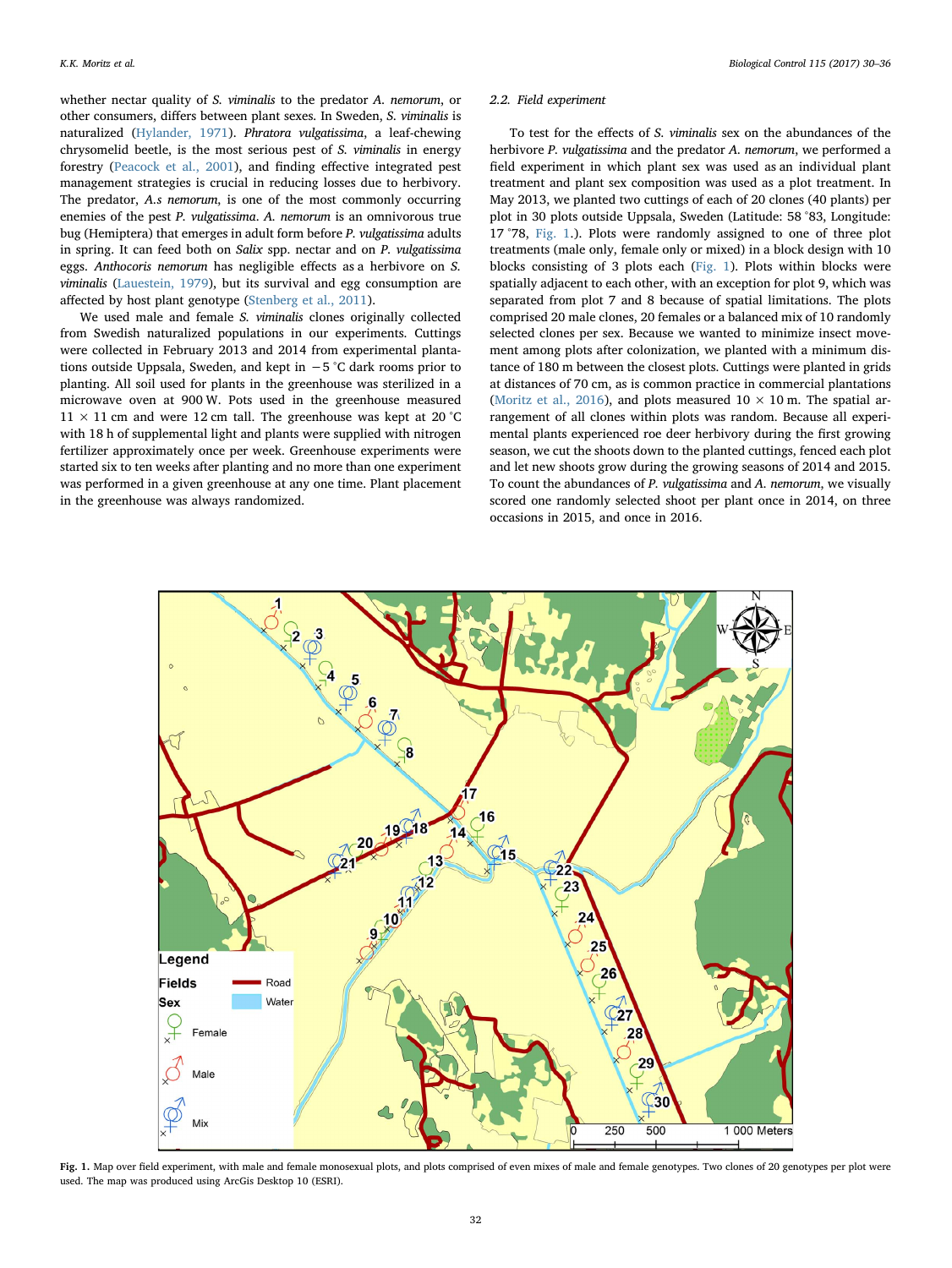#### 2.3. Herbivore choice experiments

To assess which plant sex is more likely to be visited by nearby adult P. vulgatissima herbivores at first encounter when both plant sexes are present, we performed a choice experiment using a lab population originally collected outside Uppsala, Sweden. In a net cage (base  $40 \times 40$  cm, height 78 cm) we placed one male and one female plant with a Styrofoam "bridge" between them. We released one beetle on the middle of the bridge and recorded whether the beetle was present on the male or female plant 30 min after release. In total 20 male and 20 female plant genotypes were used. Each genotype was used twice but in unique male-female pairs for each replication. We performed 40 replications with unique beetles and male-female pairs in each replication. The bridge was swabbed with ethanol between replicates to remove any traces of volatile compounds left by the beetles.

## 2.4. Herbivore larval feeding experiment

To test for leaf consumption by leaf beetle larvae not presented with any choice, we placed three larvae hatched during the previous 24 h on a male or female S. viminalis leaf in 2014. We used 19 plant genotypes per plant sex, one plant individual per genotype constituting an experimental replicate, collected in 2014 and grown in the same conditions as the plants used in the choice experiments. Each leaf, with three newly hatched P. vulgatissima larva, was enclosed in a cylindrical (height 4.2 cm, top ø6.9 cm, bottom ø5.6 cm) plastic cup with narrow holes permitting airflow but preventing escape of the larvae. After 48 h the experiment was terminated and each leaf was photographed alongside  $0.5 \text{ cm}^2$  graph paper and the survival, mass and length were recorded for each larva. We analysed the leaf areas consumed using the software package ImageJ by standardizing measurements against the known scale in one photograph per replicate.

#### 2.5. Herbivore oviposition experiment

To assess oviposition preferences, we randomly placed 19 male and 19 female S. viminalis, grown as in the choice experiment for six weeks, in a cage (base 60·160 cm, height 108 cm) with mesh net walls, and released 38 leaf beetles (19 of each sex), which were evenly distributed across the corners of the cage. Distances were approximately 3 cm between plant pots and neighbouring plants were in contact with each other. After ten days, we recorded the number of beetles that were present on each plant, counted the number of P. vulgatissima eggs and photographed each leaf that had been attacked. We quantified herbivory by image analysis as in the feeding experiment.

#### 2.6. Herbivore and omnivore performance experiments

To assess whether the herbivore P. vulgatissima grew larger and/or faster (i.e. antibiosis) when feeding on S. viminalis of either sex, we placed individual larvae on leaves from 20 male and 20 female genotypes and enclosed each in a plastic vial (ø3 cm, 7 cm height) with a perforated lid. Each clone was used for one replicate only. A moist foam base kept humidity at a level where the leaves stayed fresh for at least two days and the larvae did not drown. The vials were randomly placed in growth chambers at 20 °C with 18 h of light per day. The leaf of each vial was replaced every second day and the dates of pupation and reaching the imago stage were recorded. We weighed each larva when it pupated and when it emerged as an adult using a Mettler Toledo MX5 microbalance (0–5.1 g  $\pm$  1 µg). We replaced larvae that died before pupation and restarted the experiments for the corresponding plant genotypes.

To assess whether the omnivorous predator A. nemorum developed faster and/or survived longer when feeding on S. viminalis plants of one sex or the other, we collected branches from 25 female and 21 male genotypes from the clone archives used in other experiments described in the present study. Twenty-eight of the genotypes were not the same as those used in the field experiment, because other genotypes were more easily collected from nearby clone archives at that time. Because the predator A. nemorum primarily forages on Salix spp. in spring and early summer, we performed the experiment during the S. viminalis flowering season and included only twigs with nectar-producing catkins. We placed the green parts of the twigs in dry plastic mugs (ø9 cm, height 20 cm) with the basal part of each twig exiting through the bottom and entering a similar mug filled with water, through a hole between the mugs, to provide water to the plant while minimizing the risk of the insects drowning ([Kabir et al., 2014\)](#page-6-8). The lid of each dry mug was perforated. The replicates were randomly placed in climate chambers as described for the performance experiments on P. vulgatissima. We released newly hatched A. nemorum originating from a population outside of Uppsala, Sweden, and recorded survival after 15, 19 and 26 days.

## 2.7. Omnivore egg predation experiment

To experimentally test whether plant sex has any effects on predation efficiency (number of eggs consumed over a specified time) by A. nemorum on the herbivore P. vulgatissima, we grew one plant of each of the 19 male and 20 female experimental plant genotypes in greenhouses as described above. Plants were covered with perforated plastic bags so that insects would not escape the experimental setting. We released one mated P. vulgatissima female per plant and recorded the first day of oviposition, after which we released one adult A. nemorum predator on each plant. Number of eggs, and clutches laid per day by the herbivore varied among replicates but there was never a complete egg predation. Consumed and intact eggs are easily distinguished based on appearance [\(Stenberg et al., 2011](#page-6-19)), and we counted numbers of intact and consumed eggs one week after introduction of A. nemorum. We terminated the experiment when the A. nemorum individuals died, and counted the number of days that each A. nemorum survived.

## 2.8. Statistical testing

All statistical testing was performed using the statistical software package R [\(R Development Core Team, 2015\)](#page-6-21). To test for the effects of plant sex and plot sex treatment on the abundances of adult P. vulgatissima herbivores and A. nemorum predators, we used the glmer function in the lme4 package ([Bates et al., 2014\)](#page-6-22) to construct generalized linear models with a Poisson family and a log link. Insect abundances, in 2014 and 2015 for P. vulgatissima and in 2014 for A. nemorum, were used as response variable, and plant sex and plot sex treatment were used as fixed factors to capture effects of individual and neighbourhood sex effects Date, block, plot nested within block and position within plot were used as random factors. For the P. vulgatissima abundances, a repeated measures design was used, where S. viminalis individual was used as a random factor. The same model was used to test for effects on P. vulgatissima larvae. Because A. nemorum was only present at one occasion, no repeated measurement term was necessary for modelling its abundance.

We tested for *P. vulgatissima* plant sex choice with a  $\chi^2$ -test. In two cases, no plant was chosen, and we excluded these replicates from the analysis.

To assess the effects of plant sex on P. vulgatissima larval feeding area  $(mm<sup>2</sup>)$ , we used a linear model with the area consumed as a response variable, and plant sex and number of surviving larvae as fixed factors. To test for effects of plant sex on P. vulgatissima adult feeding area (mm<sup>2</sup>), we used a *t*-test.

We used a Generalized Linear Model with a Poisson error family and log link to test for plant sex effects on P. vulgatissima oviposition, both in the herbivore oviposition experiment (2.5) and the omnivore egg predation experiment (2.7). Egg number was used as response variable and plant sex as factor.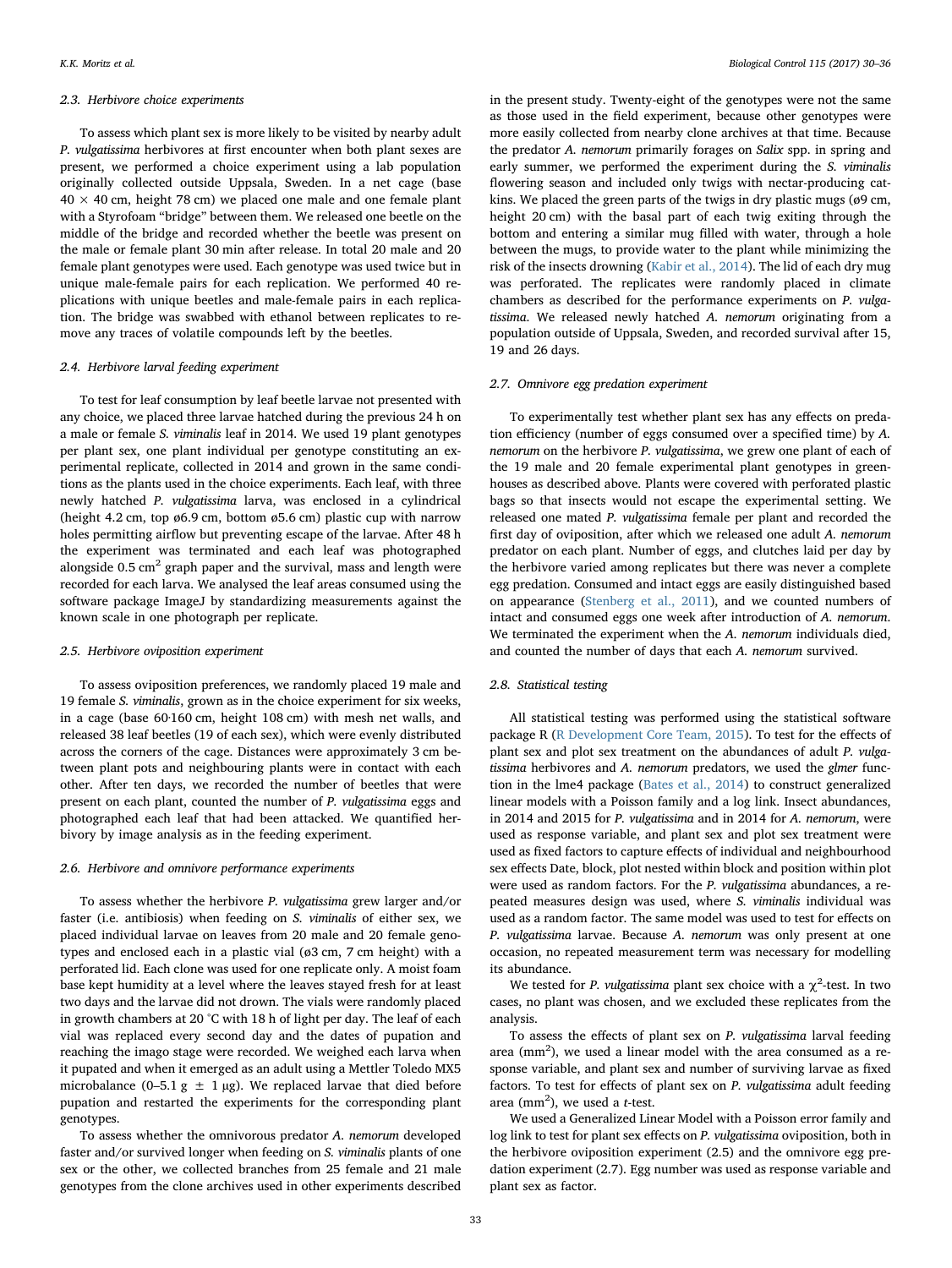To test for the effects of plant sex on performance, we also used ttests to compare development time (days) and weight (mg) at the pupal and adult stages for P. vulgatissima that had been fed male and female leaves. In order to test for the effects on A. nemorum survival over time, as a measure of performance, we used a generalized linear mixed model with a binomial error family and a log link, in which survival was used as a response variable, plant sex as a fixed factor and time as a random variable.

Differences in A. nemorum egg predation rate between male and female plants were tested in a generalized linear model with a Poisson distribution and a log link, with eggs consumed being used as a response variable, plant sex as a fixed factor and total number of eggs as a random variable. We used a t-test to test for differences in A. nemorum survival when bagged with P. vulgatissima eggs on male and female plants.

## 3. Results

#### 3.1. Field abundances

In the field we did not observe any differences in insect abundances between plants of different sexes or among the sex treatments (male, mix or female) of plots. The abundance of adult P. vulgatissima herbivores did not differ between plants of different sexes ( $\chi_2 = 0.29$ , P = 0.59, d.f. = 1), or among plot sex treatments ( $\chi_2$  = 0.30,  $P = 0.86$ , d.f. = 2), over the 2014, 2015 and 2016 field seasons ([Fig. 2\)](#page-4-0). There were also no differences in abundance of P. vulgatissima larvae between sexes ( $\chi$ <sub>2</sub> = 0.17, P = 0.68, d.f. = 1) or among plot sex treatments ( $\chi_2 = 0.12$ , P = 0.94, d.f. = 2). In total, we found 41 P. vulgatissima herbvores in July 2014, 42, 17 and 5 individuals in June, July and August 2015 respectively, and 74 in June 2016. The abundances of Anthocoris nemorum predators were also unaffected by plant sex ( $\chi_2$  = 0.60, P = 0.44, d.f. = 1) or plot sex treatments ( $\chi_2$  = 2.11,  $P = 0.35$ , d.f. = 1) in 2014, when, in total, 23 individuals were found. In June, July and August 2015, and in June in 2016, no A. nemorum were found in field plots.

#### 3.2. Herbivore choice experiments

Phratora vulgatissima did not show preferences for either sex in our cafeteria experiment ( $\chi_2 = 1.6$ , P = 0.21, d.f. = 1). Twenty-three beetles were recorded on female plants and 17 on male plants.

## 3.3. Larval and adult herbivore (choice and non-choice) feeding experiments

We found no effects of plant sex on the extent to which P. vulgatissima herbivores fed on S. viminalis. Phratora vulgatissima larvae that were raised on S. viminalis leaves did not consume different areas of leaves on the two plant sexes (t = 0.89, P = 0.38, d.f. = 1). Adult beetles fed with designated plant genotypes did not consume different leaf areas on male and female plants (t =  $-1.18$ , P = 0.24, d.f. = 1) when they were fed only one genotype. In addition, P. vulgatissima did not feed more on plants of one sex or the other when presented with a choice (t =  $-0.93$ , P = 0.36).

### 3.4. Herbivore oviposition experiment

Mated female P. vulgatissima herbivores preferred to oviposit on female *S. viminalis* when presented with a choice  $(z = -2.05$ ,  $P = 0.04$ , d.f. = 1), but they did not feed more (t = 0.93, P = 0.36,  $d.f. = 1$ , and were not more frequently present, on plants of one sex or the other  $(z = -0.24, P = 0.82, d.f. = 1)$ . In total, 285 eggs were found on female plants and 238 on male plants.

## 3.5. Herbivore and omnivore performance experiments

Effects of plant sex on performance differed between the two insect species. Anthocoris nemorum predators showed higher survival over time when feeding on flowering Salix viminalis female twigs than on flowering male twigs ( $\chi$ <sub>2</sub> = 3.88, P = 0.05, d.f. = 1, [Fig. 3](#page-5-0)). However, plant sex had no effect either on duration of development until pupation (F = 0.22, P = 0.64, d.f. = 1) or the imago stage (F = 0.54,  $P = 0.47$ , d.f. = 1), or on weight of the pupal (F = 3.26, P = 0.08, d.f. = 1) or adult ( $F = 0.009$ ,  $P = 0.93$ , d.f. = 1) form of P. vulgatissima herbivores. Furthermore, survival up to the imago stage for P. vulgatissima was unaffected by plant sex.

### 3.6. Omnivore egg predation experiment

We found no effects of plant sex on adult A. nemorum in the predation experiment with three trophic levels. The risk of a P. vulgatissima egg being eaten by A. nemorum in the predation experiment was not affected by plant sex (t = 0.31, P = 0.76, d.f. = 1). Furthermore, P. vulgatissima egg laying (F = 0.37, P = 0.95, d.f. = 1) and clutch size  $(F = 0.00, P = 0.97, d.f. = 1)$  in the presence of A. nemorum did not differ between the plant sexes . The longevity of A. nemorum in this experiment did not differ between plants of different sexes ( $t = 0.48$ ,

<span id="page-4-0"></span>

Fig. 2. Total abundances did not differ among female, male and mixed sex plots of Phratora vulgatissima a) adults and b) larvae at sampled occasions.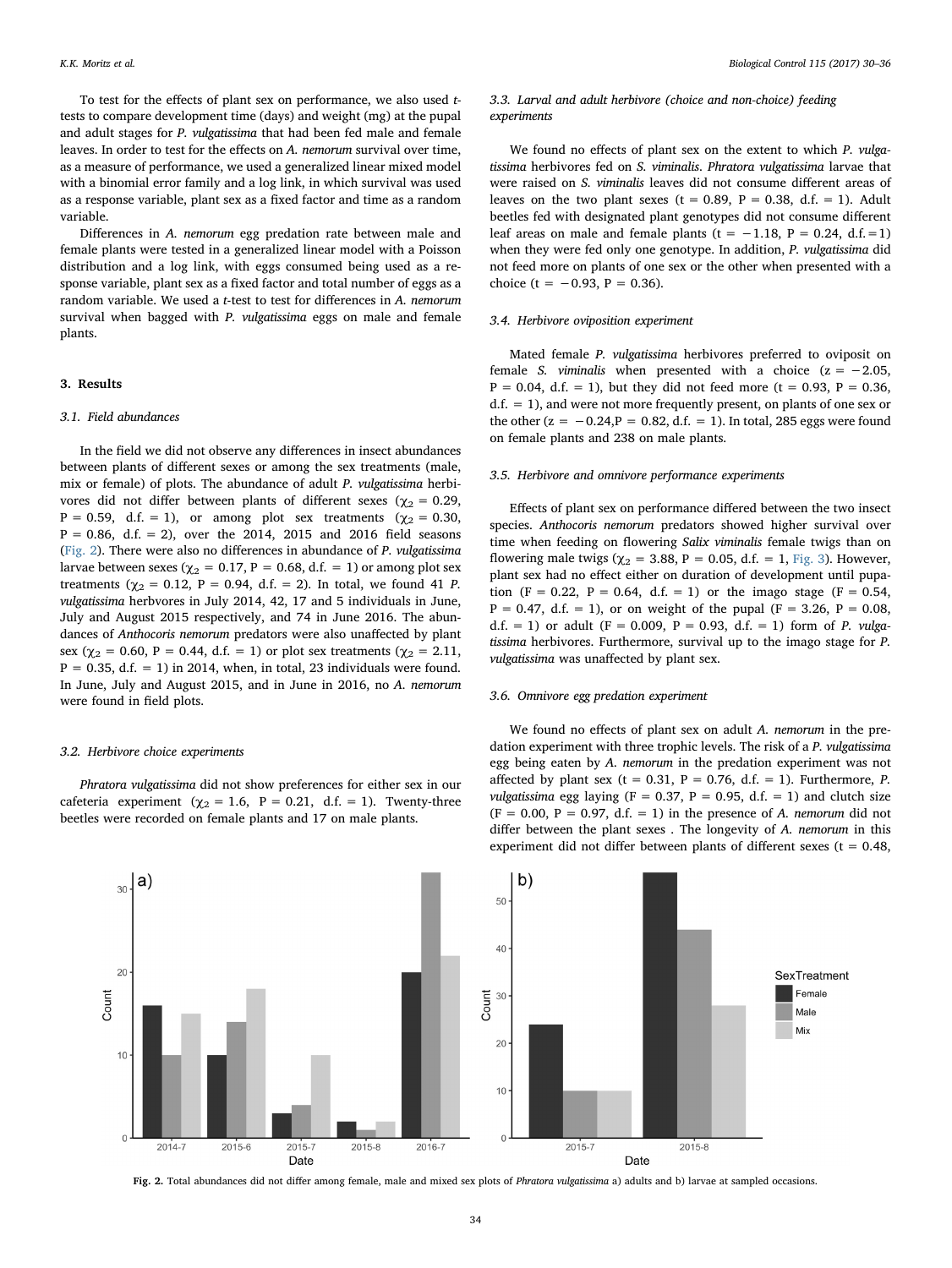<span id="page-5-0"></span>

Fig. 3. Proportion of surviving predators (Anthocoris nemorum) over time in the performance experiment where insects were confined to one genotype, was higher in replicates with female host plants.

 $P = 0.63$ , d.f. = 1).

### 4. Discussion

Salix viminalis is a bioenergy crop for which breeding has begun only in the last few decades. Being early in the breeding process, the potential for including traits other than those directly related to growth is high. Knowing that this bioenergy crop suffers substantially from heavy insect damage and insecticide treatment is no option it is important to identify plant genetic material that influences interactions with herbivores and natural enemies in desirable ways. In this study, we investigated how traits of commercial S. viminalis may influence natural herbivore resistance and biological control by evaluating the effects of plant sex on the field abundances and abundances, behavior, performance, and fitness of an insect pest species and an omnivorous insect predator. We found that female S. viminalis plants were preferred over males for oviposition by the main insect pest, P. vulgatissima. This contrasts with previous results for wild S. cinerea [\(Kabir et al., 2014](#page-6-8)), where neither plant sex was preferred for oviposition, and indicates that sex-biases are likely plant species-specific. For example, differences between these two Salix species with respect to leaf morphology and/or defences may have caused plant species-dependent patterns in plant sex-biased insect preferences.

Although S. viminalis females were preferred for herbivore oviposition in one of the experiments in the present study, we found that insect field abundances and performance-related behavior and traits were unaffected by plant sex. While our results suggest that female S. viminalis plants may be preferred as hosts, there was no plant sex difference in potential number of eggs per plant and beetle. It is possible, however, that undetected oviposition-related effects of sex were present in our experiments. Because herbivore eggs are distributed over clutches that often represent oviposition events, comparing also the numbers of egg clutches between treatments may provide additional information ([Stephan et al., 2015\)](#page-6-23) of plant sex preferences. We did not record number of clutches and thus could not analyse effects on number of clutches.

Phratora vulgatissima adults may disperse among plants, but their larvae typically remain on their natal host plant. Therefore initial choice of the first adult generation of a year, and oviposition preferences, may be crucial with respect to the subsequent leaf damage caused by larvae. However, abundances were nevertheless similar between field treatments, suggesting that there are no strong effects of plant sex over larger spatial scales. The abundances and predation rates of the predator (A. nemorum) were similar between plants of different sexes, and between fields with different sex ratios. This result indicates that predation rate has not led to P. vulgatissima abundances being balanced between plant sexes or fields with different plant sex ratios. We did not measure the abundances of other potential predators, but we only rarely observed Orthotylus marginalis (KKM, personal observation), another major natural enemy of P. vulgatissima. Given the scale of our field experiment, it is unlikely that any major effects of plant sex on insect abundances would have been missed. However, it is possible that there may have been undetected differences during times where we did not record abundances and higher overall abundances likely would have led to higher detectability. Overall abundances being rather low may also have affected detectability of sex-biases, because P. vulgatissima is an aggregating species. In addition, plant ages differed among our experiments, where field plants were up to four years old and laboratory plants were as young as six weeks at the time of exposure to insects. Herbivory may vary with age or life stage in plants [\(Avila-Sakar](#page-6-24) [and Romanow, 2012](#page-6-24)), and it is possible that this introduced variation to our experiments. However, plants with ages spanning across the ages of plants used in our experiments have previously successfully been used to demonstrate genotypic effects on life history traits of P. vulgatissima ([Torp et al., 2013\)](#page-6-25) and A. nemorum [\(Stenberg et al., 2010\)](#page-6-14), suggesting that we captured plant ages that can affect these insects.

Our laboratory and field experiments provided mixed evidence for plant sex effects on A. nemorum predators. While survival of A. nemorum was higher on flowering S. viminalis female clones than on males, there was no difference in survival time on bagged plants where P. vulgatissima eggs were available. However the insects in the latter experiment were not all of the same age at its start, which may have introduced variation in survival rate. Our results contrast with the shorter development time found on vegetative S. cinerea male plants compared to female plants ([Kabir et al., 2014\)](#page-6-8). Effects of willow sex on A. nemorum could depend on plant species, seasonality plant age and/or host prey. Host prey availability as a modulator of host plant quality is supported by the finding that A. nemorum prefers female plants, despite performing better on vegetative male plants, of S. cinerea ([Kabir et al.,](#page-6-8) [2014\)](#page-6-8). Potential differences between S. viminalis and S. cinerea leading to different effects on A. nemorum and P. vulgatissima may include secondary metabolite content, structural defences and evolutionary history.

Species-specificity and variation in plant sex effects on herbivory and predation, as discussed above, may be important when considering plant sex effects in other crops, or wild plants. If common denominators for different types of plant sex effects can be identified however, plant sex effects may be better understood and more promising as enhancers of plant protection in dioecious crops. Causal traits in plant sex-biased interactions may include plant sexual dimorphism in chemical or structural defences (Å[gren et al., 1999](#page-6-26)), or nutritional values in plant tissues consumed by the herbivore or potential biological control agents.

Our laboratory results should be interpreted with caution, especially in the light of little evidence for differences. The statistical power our laboratory experiments was to some extent sacrificed for the benefit of the broad variety of approaches that we used (Supplementary material 1). Our rationale was to prioritize the number of investigated mechanisms for differences in herbivore and predator performance between S. viminalis sexes over high power for detecting weak effects between sexes. Because our main goal of this study was to detect effects on a broad set of traits with potential relevance to plant breeding, we sought differences with large effect sizes as these have higher practical significance [\(Kotrlik and Atherton, 2011](#page-6-27)). Thus, we do not suggest that there is conclusively no difference in herbivory or predation between the sexes of S. viminalis and more extensive studies may have found weak effects that our study missed. However, these weak effects would be unlikely to be useful in an IPM context.

Our results suggest that, for the pest and its main natural enemy,